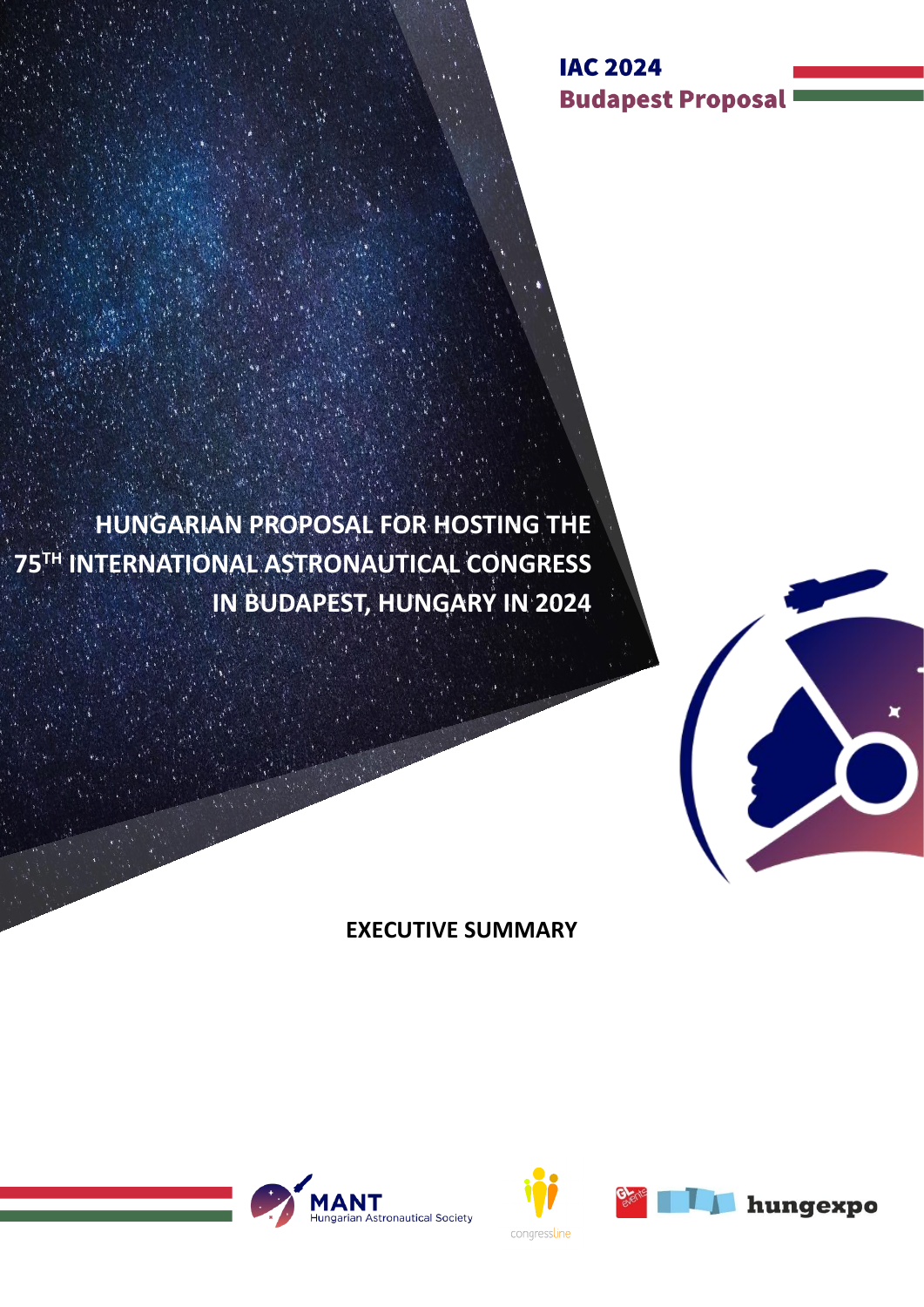## **OVERVIEW**

The Hungarian Astronautical Society (MANT) in collaboration with HUNGEXPO Budapest Congress and Exhibition Centre and CongressLine Ltd. proposes to host the 75<sup>th</sup> International Astronautical Congress in Budapest, in October 2024. Our proposal is supported by the Department of Space Research and Activities at the Ministry of Foreign Affairs and Trade, the Municipality of Budapest and a number of Hungarian stakeholders.

The proposed date for IAC 2024 is September 30 - October 4, 2024, and the proposed venue is the exhibition site of HUNGEXPO in Budapest. There are several hotels nearby, including Expo Congress Hotel on the site itself. For those having accommodation outside of the Congress Site we offer regular, free shuttle buses from the nearest metro station as well as a free public transportation pass for the whole city during the conference week.

We are proud that MANT was the host of the 34th IAF Congress in Budapest in 1983. It would be a great honor to host the 75<sup>th</sup> IAC in 2024, just a bit more than 40 years after the former one. Our Advisory Board benefits from the support of numerous Hungarian stakeholders, while the President of our Advisory Board – Prof. Iván Almár – has a long and distinguished history with the IAF, as he was the main organizer of the  $34<sup>th</sup>$  IAF Congress in 1983. Our Local Organizing Committee is full of enthusiastic professionals, and led by Dr. László Bacsárdi, IAF YSL 2017.

## **WHY IS BUDAPEST THE BEST LOCATION FOR THE IAC 2024?**

*"Our actions and results clearly show our commitment for Hungary to play its part more than ever before in the peaceful use of outer space. This is not only in our foreign policy, but also in our economic interest."*

*Péter Szijjártó, Minister of Foreign Affairs and Trade*



#### …located in the heart of Central and Eastern Europe…

IAF has few members from the Central and Eastern European region. An IAC in Budapest could offer a great opportunity to initiate new connections with research institutes, space societies, small- and medium-sized enterprises, not only from the host country, but also from the neighboring countries, including Austria, Czech Republic, Croatia, Romania, Serbia, Slovakia, Slovenia and Ukraine. The IAF could leverage the Budapest event to connect the broader space community with this region, while attracting several potential new local members.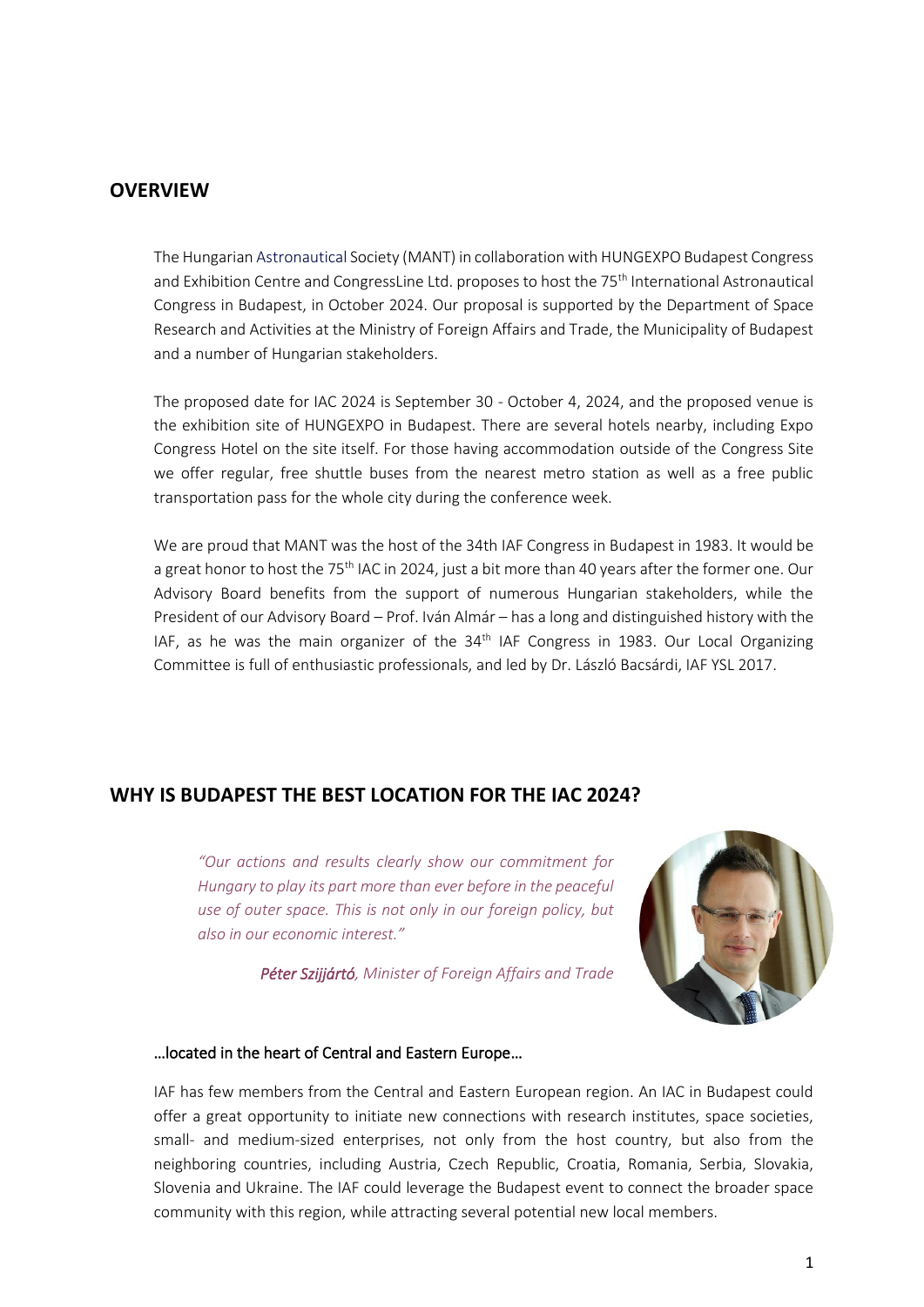## …long tradition with IAF…

*"My first activity was to prepare the 1983 Congress in Budapest, Hungary. Fortunately, Dr. Ivan Almar, Vice-President of IAF and President of the Hungarian Astronautical Society made a marvellous job and the organisation during the Congress in Budapest was perfect."*

*Roger Chevalier, President of IAF (1983-1984) From: IAF: The First 50 Years (International Astronautical Federation 2001, page 121)*

MANT is a proud member of the IAF since 1959. In the past 60 plus years, our members actively contributed to the work of the IAF. We hosted the 34<sup>th</sup> IAF Congress in 1983 in Budapest and participated in the work of many IAF committees. Recently, Dr. László Bacsárdi has been serving as our representatives to the IAF. He is member of IAF SCAN, SEOC, SSC, WD/YPP, IAC IPC, a corresponding member of the IAA, and an alumni member of SGAC.

## …the proposal has support from the government…

*"I strongly believe that the prestigious International Astronautical Congress will find a superb host country in Hungary. Therefore, on behalf of the Ministry of Foreign Affairs and Trade, responsible for space research and space activities, I wholeheartedly endorse the proposal."*



*Dr. Orsolya Ferencz, Ministerial Commissioner for Space Activities*



*"The Municipality of Budapest attaches great importance to having the capital city of Hungary become a well-known and recognized location of the scientific world. It will be a particularly great honor for us to welcome this Congress in our capital."*

*Gergely Karácsony, Mayor of Budapest* 

The proposal for hosting the International Astronautical Congress is led by the consortium of the Hungarian Astronautical Society (MANT), HUNGEXPO Budapest Congress and Exhibition Centre, and CongressLine Ltd (our Professional Congress organizer or PCO). Our proposal is supported by the Ministry for Foreign Affairs and Trade (the ministry responsible for the space activities), the municipality of Budapest, the HUNSPACE Hungarian Space Cluster, the Hungarian Aerospace Technology Platform, several Hungarian space companies, and different Hungarian universities.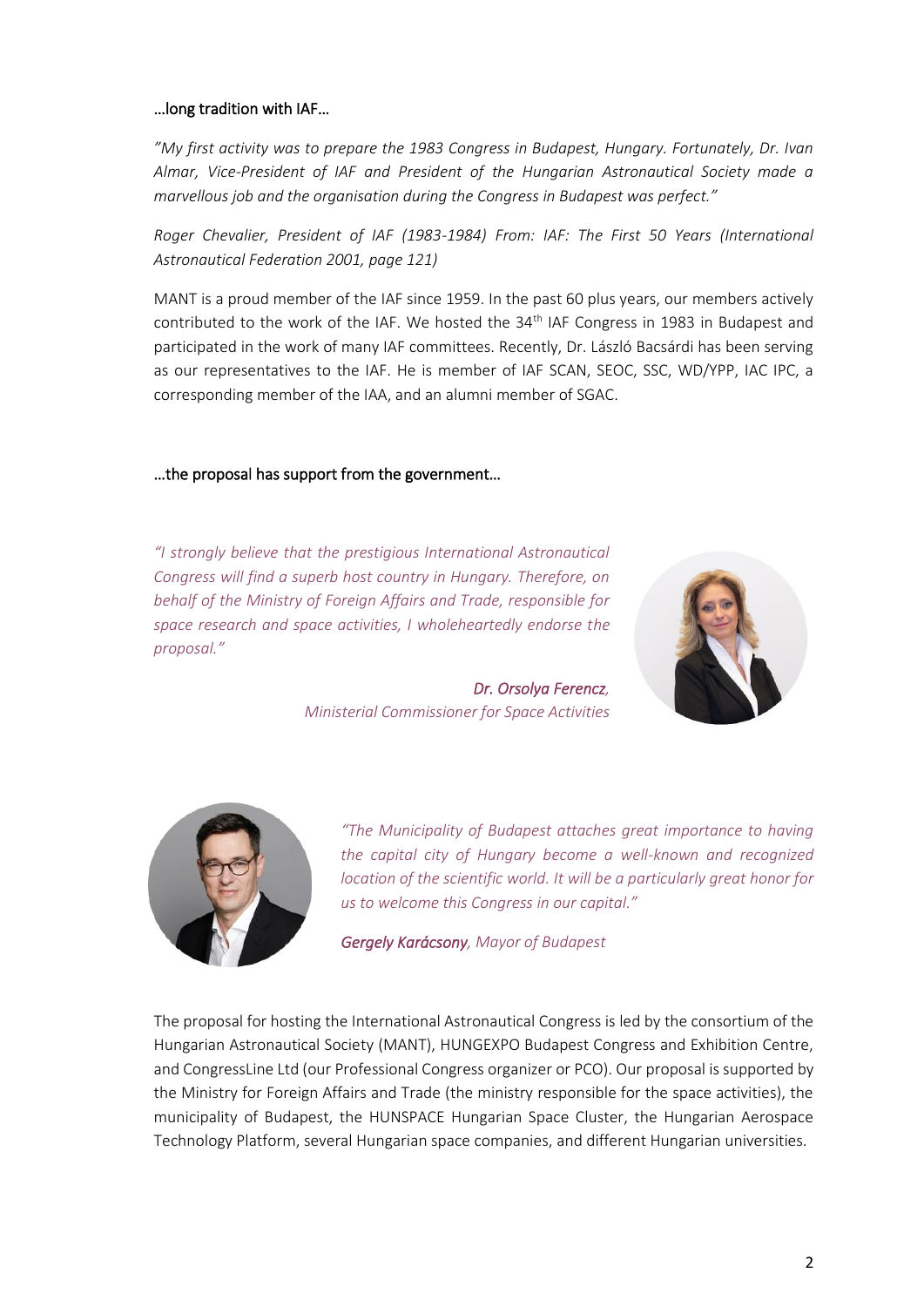

#### … the proposal has support from the region…

IAC 2024 in Budapest will not be an event for Hungary only but THE space conference for our region. Therefore our proposal is supported by IAF members in Austria, Croatia, Ukraine and Slovakia. Consequently, and in coordination with them, we will offer technical pre/post conference activities in neighboring countries.

#### …space research is becoming increasingly more important in Hungary…

Beginning with the successful Lunar Radar experiment of Hungarian scientist Zoltan Bay in 1946, the history of space research in Hungary spans 75 years. Today, space activity in Hungary is carried out by several research institutes and university groups, as well as many small and medium sized private sector companies. Our research centers and companies, with hard and dedicated work, have gained a notable international recognition for themselves and for Hungary.

Hungary was the first country who signed an agreement with the European Space Agency (ESA) in the Programme for European Cooperating States (PECS). Hungary had requested to begin the negotiations about the accession to ESA in 2013 and became a full member in November 2015. This new era offers emerging possibilities for Hungarian research institutes and the Hungarian aerospace industry.

In 2020, several significant programs have been launched in Hungary. In cooperation with Roscosmos, the Hungarian–Russian Joint Scientific Committee was established. The planning of the mission of the second Hungarian astronaut has been started precisely on the 40<sup>th</sup> anniversary of Bertalan Farkas's spaceflight. He was the first Hungarian cosmonaut, making Hungary the  $7<sup>th</sup>$ nation to send a human into space.

2020 also brought another long-awaited and significant moment for the Hungarian space sector. With the financial cooperation of private and state investors, CarpathiaSat Co. – the first enterprise aiming to put the first Hungarian telecommunication satellite in orbit  $-$  was established. The ambitious investments of Hungarian economic actors in space and telecommunication industry are opening new dimensions for Hungarian research centers, universities and companies to increase their participation in the market segment of space activities.

Hungary will host the annual congress of Association of Space Explorers in 2021 with a financial support from the Hungarian Government of 1,000,000 EUR.

 $\neq$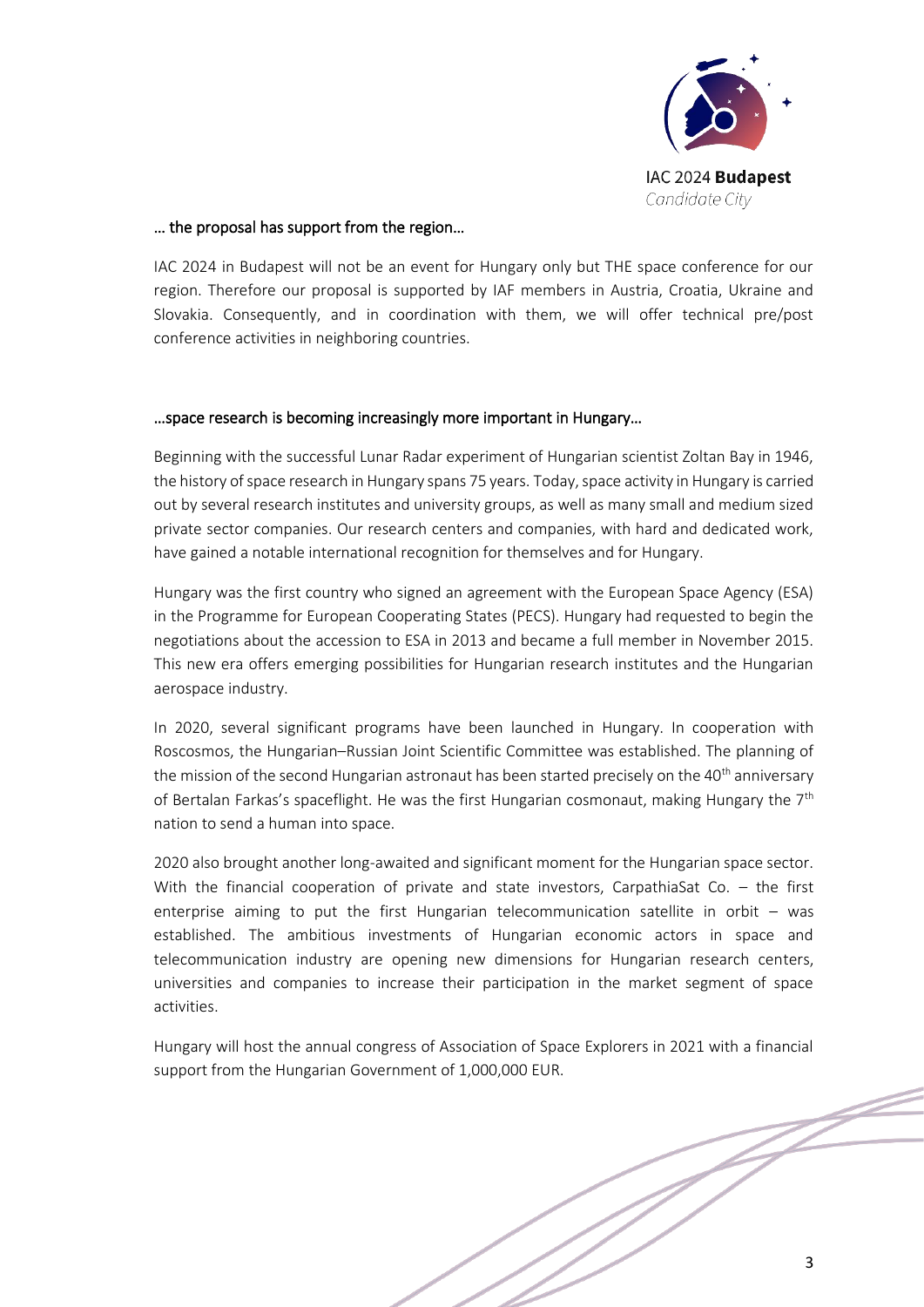…we have experience in conferences and space conferences…



## HUNGARIAN ASTRONAUTICAL SOCIETY (MANT)

MANT organized numerous space conferences over the last years, including the  $1<sup>st</sup>$  IAA Conference on Impact of Space on Society in Budapest, Hungary, 17–19 March 2005; ESA's 2<sup>nd</sup> Symposium on Space Educational Activities in April 11-13 2018, the biannual Hungarian Space Forum (since 1972) and six editions of the International Conference on Research, Technology and Education of Space series (H–SPACE 2015, H–SPACE 2016, H– SPACE 2017, H–SPACE 2018, H–SPACE 2019, H–SPACE 2020).



## CONGRESSLINE LTD

CongressLine Ltd. is a leading brand on the Hungarian Meetings, Incentives, Conferences, and Exhibitions (MICE) market. The company is a positive, motivated, sophisticated Professional Congress Organizer (PCO), Destination Management Company (DMC) and a creative event specialist agency. Among the more than 400 international and national events organized by the company since its founding in 2007, they worked with both scientific and medical congresses, conferences, corporate meetings can be found as well as various incentive events. CongressLine has a regular clientele of international, regional and national associations, institutions and companies, but also happily offers its services for newcomers. One of the largest convention events, and the largest medical conference in Hungary's history, the  $38<sup>th</sup>$  Congress of the European Association for Study of Diabetes (EASD) in 2002 with over 11,000 participants was also managed by the company's Staff.



#### HUNGEXPO BUDAPEST CONGRESS AND EXHIBITION CENTER

HUNGEXPO Budapest Congress and Exhibition Centre is the leading exhibition and conference organizing company in Hungary and the region. The Budapest Congress and Exhibition Centre, member of the French-owned GL Events Group and Hungary's leading event management company, is the ideal venue for all types of large international congresses up to 15,000 participants. Budapest's largest multifunctional event complex is located in the heart of the capital – about 15 km (a 20-minute drive) from the international airport and 4 km from the city center – the venue is located on 36 hectares of landscaped environment, its 8 event halls are totaling 75,000sqm indoor event space. Between 2019 and 2021, HUNGEXPO is getting a EUR 170million refurbishment, cofunded by the government and GL Events Group.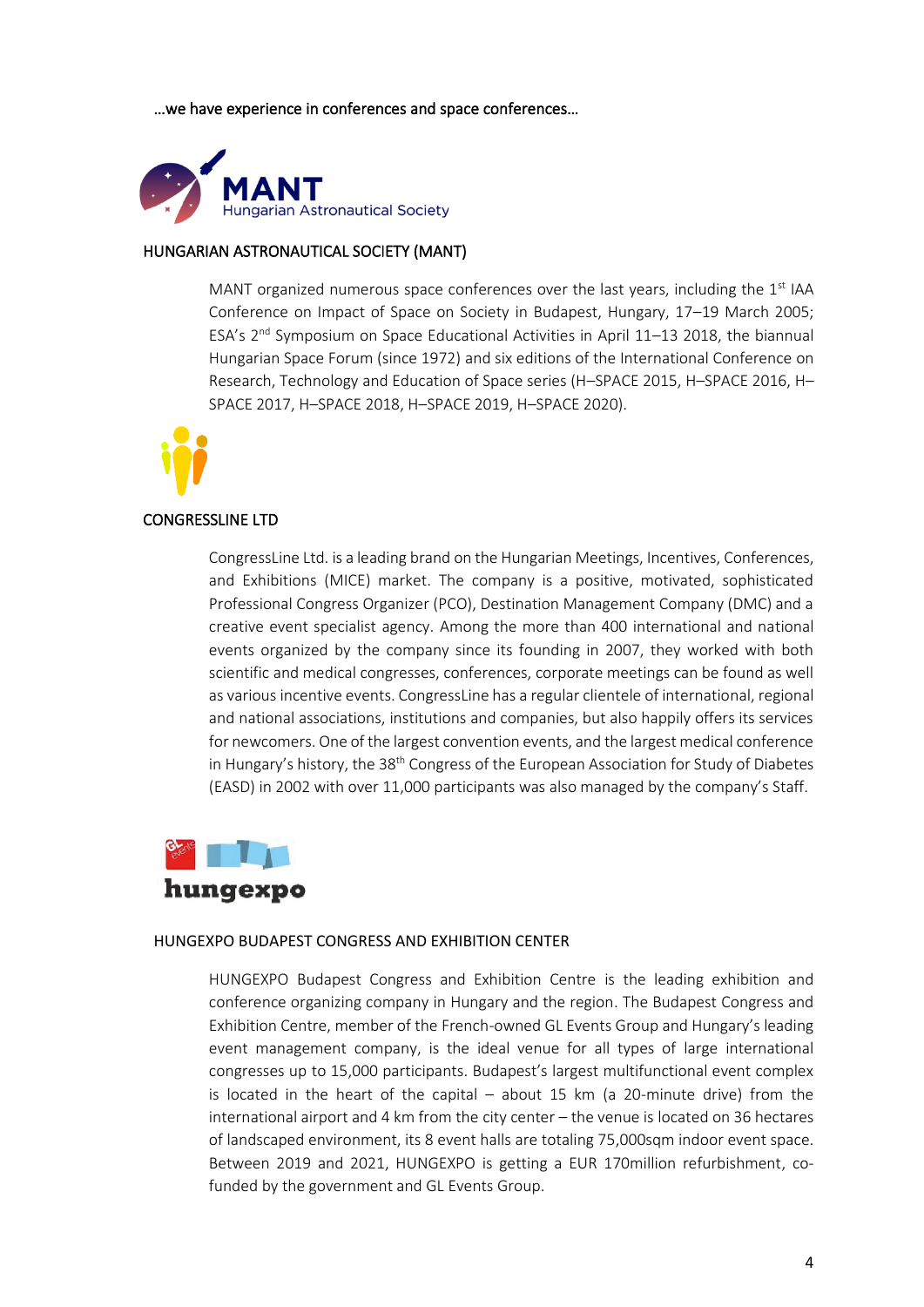#### …the location has easy access from all over the world…

Budapest is easily approachable by plane, train, bus and car. Well-known airlines from all around the world (including several low-cost airlines, e.g., Ryanair, WizzAir, EasyJet) have their regular flights to Budapest Liszt Ferenc International Airport.

Hungary can be reached easily from anywhere on the continent. Direct flights with flight times of less than 2 hours connect Budapest with most main European destinations: you can choose from 147 destinations and 53 airlines, and these numbers are continuously growing. As a member state of both the European Union and the Schengen Area, it is quick and easy to cross its borders for EU and EEA citizens. The airport is located about 20 kilometers far away from the city center which can be accessed by public transport or by a 30-minute taxi ride. Budapest has frequent train and bus connections with neighboring countries as well.

## …Hungary is a center of innovation, science, and great minds…

Hungarians have always been famous for their creativity and innovative spirit, many important inventions in the world are attributed to people of Hungarian descent. The country has an exceptional number of Nobel Prize laureates in the fields of physics, chemistry, medicine, economics and literature. No wonder that Hungarian universities have a great reputation for academic excellence.

## …Budapest is location of globally significant events…

Budapest is home to internationally popular marathons and to the Sziget Festival, one of the largest cultural and music festivals in Europe. The Formula 1 Hungarian Grand Prix is more and more popular, since 1986 this motor race event has been held annually just outside of Budapest. Another great example from the past, the  $17<sup>th</sup>$  FINA World Aquatics Championships were also held in Budapest in 2017 which has attracted over 10,000 visitors. More international competitions are due to be held here in 2021: amongst others the UEFA European Football Championships. The city will also host several large congresses this year such as the European Stadium & Safety Management Association Summit (ESSMA), the 52<sup>nd</sup> International Eucharistic Congress and the 41<sup>st</sup> SICOT Orthopaedic World Congress. In 2021 Budapest will be again the host destination for the World Hunting and Nature Expo where the organizers expect one million visitors.

## …Hungary and Budapest offer extensive opportunities for touristic activities, both before and after the IAC, as well as for accompanying family members during the congress…

An outstanding cultural life and magnificent historic spas welcome visitors to Budapest, a true metropolis that offers unforgettable experiences in every season, especially in the fall. The weather is sunny, the Hungarian cities are full with program. Budapest offers unlimited possibilities to spend a couple of days in or around the city. The House of Parliament, the Gellért Hill, the Chain Bridge are just a few of them. Hungarian food deserves to be mentioned among the country's main attractions. As in other cultures, the Hungarian approach to food combines pride in their own traditions with a readiness to accept outside influences. The result is a vibrant restaurant scene where an Asian-Hungarian fusion restaurant may well be of genuine interest. Luckily, prices are significantly below Western Europe's.